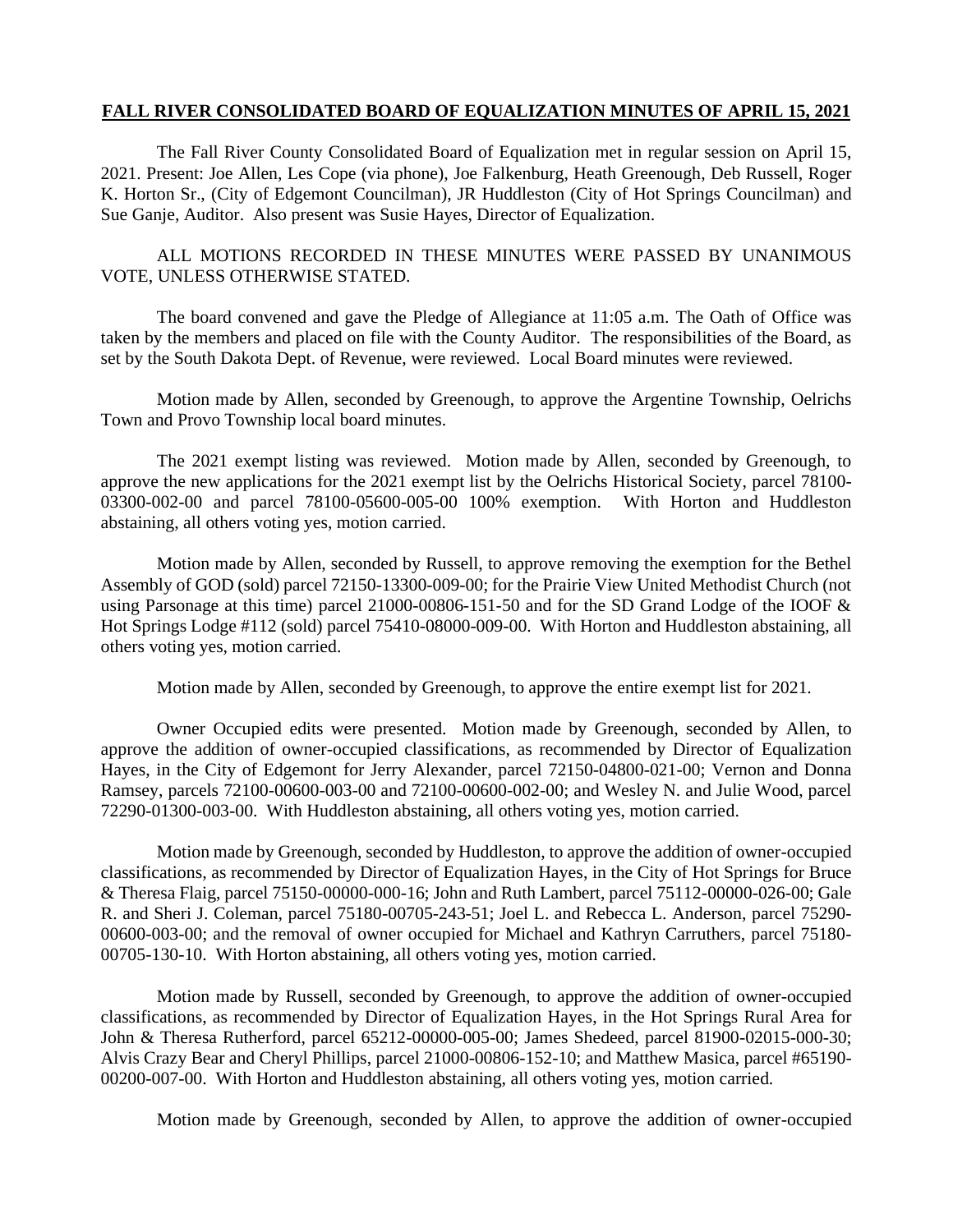classifications, as recommended by Director of Equalization Hayes, in the Oelrichs Rural Area for William L. and Joan I. Woodbury, parcel 03000-00908-093-00, and Matthew J. and Sidney M. Peters, parcel 30000-00907-191-10. With Horton and Huddleston abstaining, all others voting yes, motion carries.

Director of Equalization Hayes presented a corrective add-on/ decrease adjustment. Motion made by Allen, seconded by Greenough, to approve addition of value for Thomas D. and April A. Hagen, 75430- 01100-005-00, land value increase from \$36,000.00 to \$42,000.00; and decrease of value for Marvin Stevens, 75430-01200-001-00, from \$43,500.00 to \$37,500.00, as per recommendation of the Director of Equalization.

Motion made by Allen, seconded by Greenough, to approve the following Edgemont Rural Stipulations: #2021-01, Alan R. and Jodi L. Bistodeau, parcel 65140-02200-001-00, and #2021-02, John W. & Janet M. Koller, parcel 26000-00903-031-00, as per Director of Equalization Hayes' recommendation. With Horton and Huddleston abstaining, all others voting yes, motion carried.

Motion made by Greenough, seconded by Allen, to approve the following Edgemont City Stipulations: #2021-03, Cathryn J. Bell, parcel 72290-00300-004-00 and #2021-04, Ralph A. Ward and Jessica Marie Medina, parcel 72220-01000-006-00, as per Director of Equalization's recommendation. With Huddleston abstaining, all others voting yes, motion carries.

Motion made by Allen, seconded by Greenough, to approve the following Hot Springs Rural Stipulations: #2021-05, Bent Pine Ranch LLC, parcel 20000-00805-221-10; #2021-06, Gregory L. and Belinda A. Frohman, parcel 11000-00705-142-42; #2021-07, Penny Hanna-Upchurch, parcel 65100- 01100-001-00; #2021-08, Monika Hielle, parcel 65110-00000-019-00; #2021-09, Brian K. and Deborah D. Jelinek, parcel 65295-00000-018-00; #2021-10, Kindred Ranch LLP, parcel 22000-00807-342-20; #2021-11, Cole M. Kindred, parcel 59000-00000-044-40; #2021-12, James R. and Mary Kay Kotschevar, parcel 11000-00705-171-30; #2021-13, Lonnie C. Miller, parcel 65100-00600-009-00; #2021-14, Craig E. or Toni P. Novotny, parcel 81900-00000-055-05; #2021-15, Joseph and Jeanette Rail, parcel 20000- 00805-084-00; #2021-16, Shirley Sieg, parcel 11000-00705-272-00, and #2021-17, Dwight and Brenda A. Wynia, #11000-00705-334-20, as per Director of Equalization Hayes' recommendation. With Horton and Huddleston abstaining, all others voting yes, motion carries.

Motion made by Greenough, seconded by Huddleston, to approve the Hot Springs City Stipulations: #2021-18, Loy Allen, parcel 75250-00100-001-00; #2021-19, Wladyslaw and Danuta Cachro, parcel 75540-00100-000-03; #2021-20, Ronald G. and Barbara J. Engelbrecht, parcel 75250- 01400-002-00; #2021-21, Ronald G. and Barbara J. Engelbrecht, parcel 75430-00900-004-00; #2021-22, Brian Fleharty, parcel 75250-00600-001-00; #2021-23, J. Norman and Rita M. Gilfillan, parcel 75545- 00000-021-00; #2021-24, Barbara Muenchau, parcel 75390-03600-005-00; #2021-25, Jacob P. and Kristi A. Novotny, parcel 75430-00700-005-00, and #2021-26, Nathan Craig and Debra K. Romey, parcel 75440-01200-011-00, as per Director of Equalization Hayes' recommendation. With Horton abstaining, all others voting yes, motion carries.

Motion made by Allen, seconded by Russell, to direct the Director of Equalization to apply value changes for all veteran exempt approved applications.

Motion made by Greenough, seconded by Allen, to direct the Director of Equalization to apply value changes for all elderly/disabled freeze approved applications.

Wladyslaw Cachro met with the board, representing himself and Danuta, with concerns on high